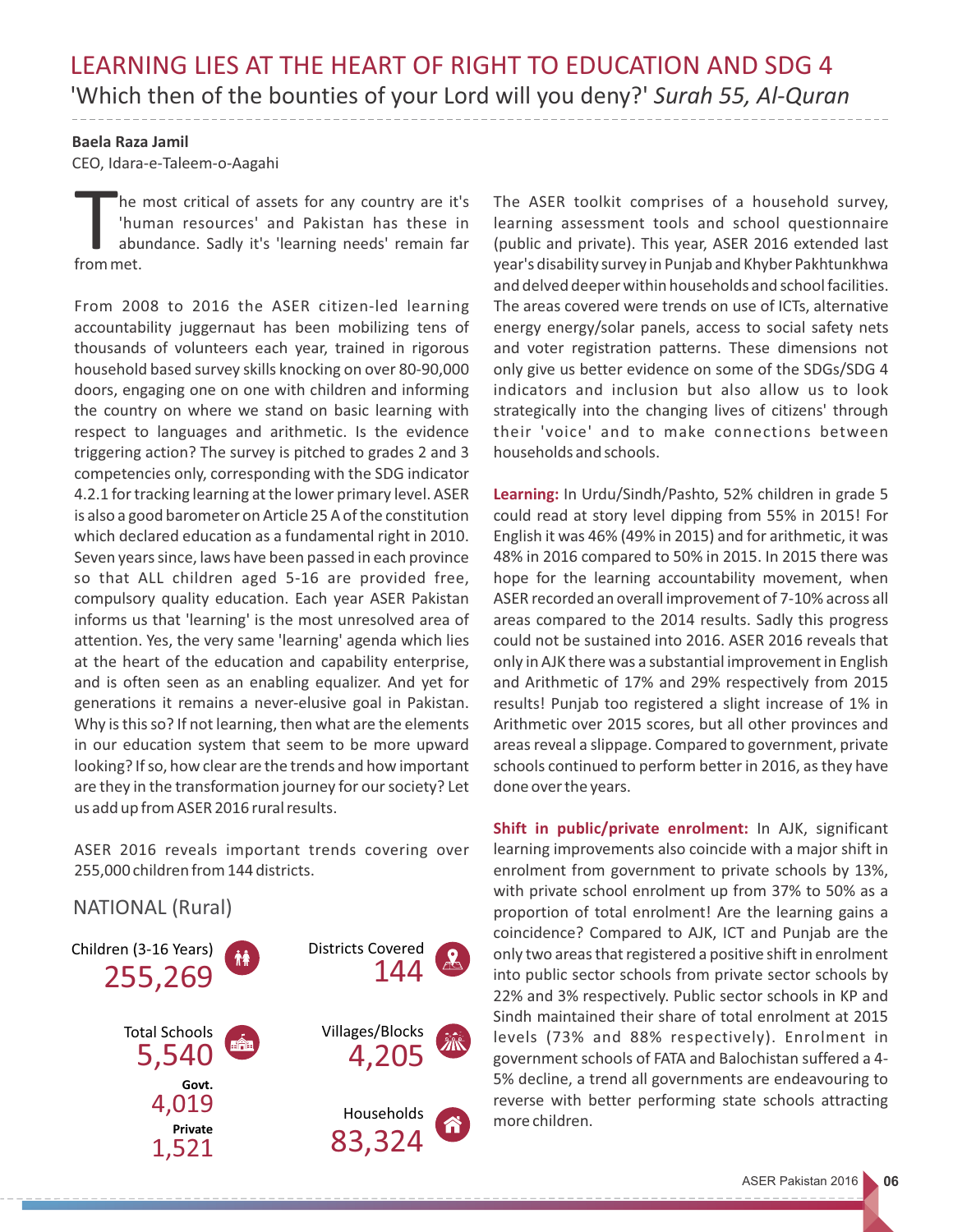**Enrolment 5-16 years:** ASER 2016 rural data reveals that enrolment remained static at 81% when compared to 2015. This is unfortunate as the SDG 4 goal and targets have been fully endorsed by the Government of Pakistan and its provinces/areas are committed to aligning their sector plans to the promise made both for SDG 4 (12 years of schooling) and Article 25 A (the right to education of 5- 16 year olds). However, AJK, Punjab, Sindh, GB and FATA all recorded increases in enrolment ranging between 1.4% to 4.5%! Compared to 2015, Balochistan suffered a setback with a 7% fall (65%) in enrolment whilst KP dipped very slightly by 1% (86%) and ICT by 4% to 94% in 2016. Overall public sector schools enrolled 74.1% of all students, a drop from 76% in 2015 while the private sector's share is 26% rural children in 2016 (24% in 2015).



**Early Childhood Education (ECE):** This sub-sector has been historically tracked by ASER. From 2014 when ECE enrolment was recorded at 39%, it declined to 37% in 2015 and in 2016 it is 36% in rural Pakistan. Overall, government schools have witnessed a reduction of 7.5% (63%) in enrolment for ECE, whereas private sector has 37% of total enrolment with a commensurate enhancement of 7.5% since 2015! ICT, GB, FATA and Sindh have recorded an increase in overall ECE enrolment from 15% (ICT) to 2% (Sindh) whilst Balochistan remains static at 22%. These low enrollment rates are a matter of concern. On the one hand there are laws/policy/framework and sector plans 'owning' ECE for foundational learning and as a part of Right to Education Article 25-A laws (ICT, Punjab and Sindh) and, on the other hand data reveals sluggish ECE enrolment patterns, with universal coverage committed to in SDG 4.2 target with clear indicators that cover quality, learning and access with equity in preparation for primary schooling.

**Equity in ASER 2016:** So far ASER 2016 reveals a mixed profile on quality/learning and enrolment. Equity is bound to suffer when this data is juxtaposed across household income levels. The poorest always suffer and, amongst them girls suffer the most even within the same income bracket!

ASER 2016 results highlight that the poorest quartile has the highest level of the children enrolled in government schools (77%) whereas the remaining 19% of the children are enrolled in private sector school. On the other hand, the richest quartile has the highest number of children enrolled in private schools (53%) and the lowest percentage of children in government schools (47%). Poorest quartile has the lowest learning levels (19% Urdu/Sindhi/Pashto, 17% English, and 16% Math) and richest quartile has the highest learning levels (44% Urdu/Sindhi/Pashto, 43% English, and 39% Math). 14% of females from the poorest quartile can read a story in Urdu/Sindhi/Pashto as compared to 22% of males from the same income group. 11% of females from the poorest quartile can do two-digit division sums and 12% can read sentences in English, whereas 20% of their male counterparts can read sentences in English and 19% can do two-digit division sums. The gender gap narrows up the income ladder; 43% females from the richest quartile can read a story in Urdu/Sindhi/Pashto, 42% can read sentences in English and 38% can do two-digit division sums, whereas 44% of the males from the richest quartile can read a story in Urdu/Sindhi/Pashto, 44% can read sentences in English and 40% can do two-digit sums. The gender dimension seems to be the most vulnerable for the poorest and the most potent area for progress.

Another discernible pattern is of where enrolment and learning gains at high enrolment thresholds. Does enrolment, when sustained at 85% and above for girls, translates into higher learning for girls? In ICT girls' learning levels have outstripped boys consistently in 2015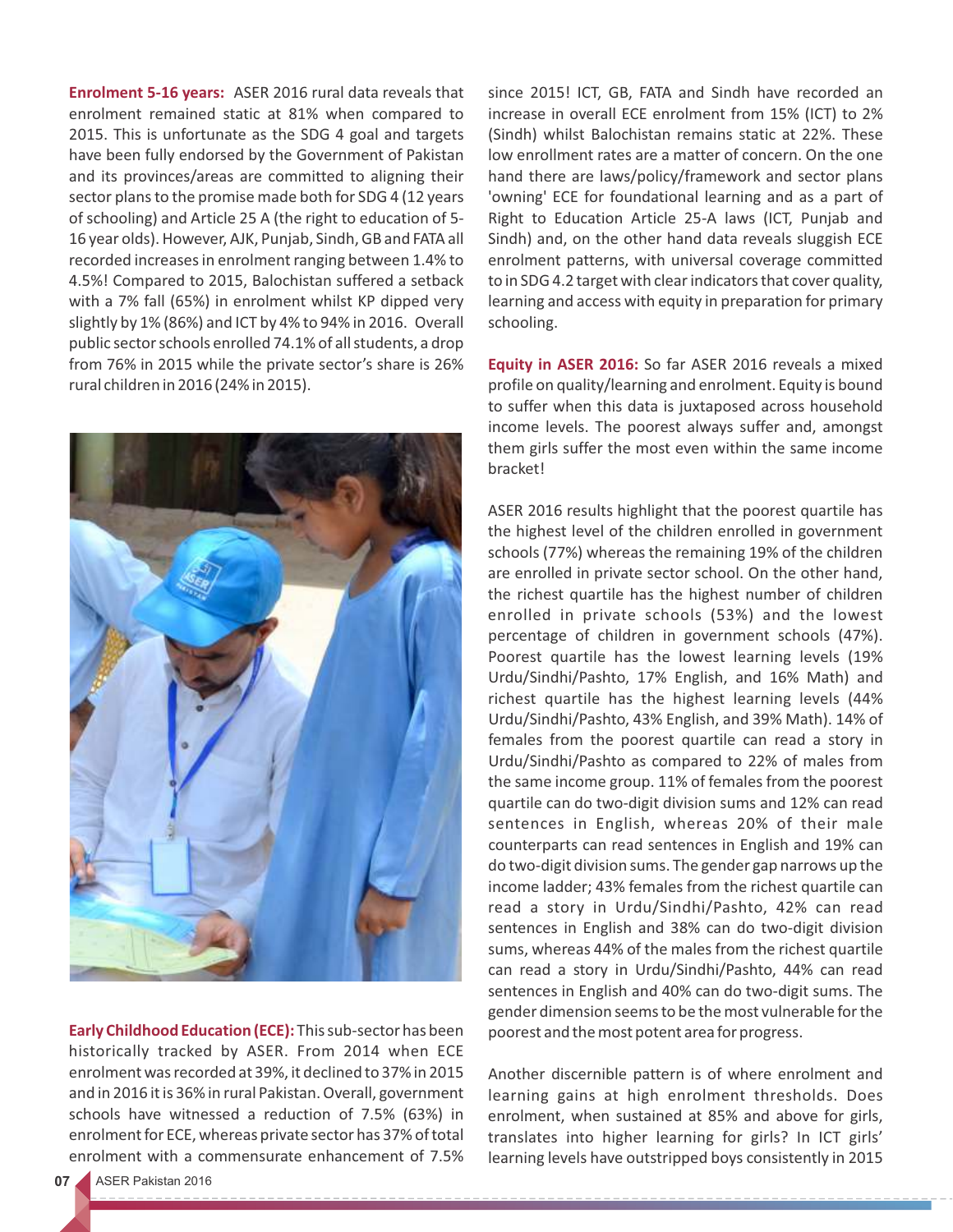and 2016! With enrolment at over 85%, the learning gaps get narrower, as also seen in Punjab and AJK; it has implications for offsetting income inequality and learning inequities.

**Girls Enrolment:** Overall girls' enrolment (rural) has been increasing since 2014, from 35% to 38% in government schools and from 37% to 40% in 2016 in private schools. Albeit the increase is slow and girls remain behind boys in both government and private schools.

**Education and the Political Narratives:** The education narratives will be enriched no doubt this year through evidence from ASER data, as political parties craft their election promises in manifestoes, revisiting the education agenda and priorities. What is of concern to the ASER movement of Pakistani citizens is, whether the parties are at all serious about learning and quality? They promised

budget enhancement from 2.2% to 4-6% in the current political cycle as well as promises relating to many other areas of attention. However, achievements remain mixed; with provincial budgets substantially raised to 20-28% for education, and in some places missing facilities and teacher presence have improved, but performance spending remains a challenge and learning is the one milestone whose time is yet to come!

**Facilities for Enabling & Safe Learning:** Looking at the table below, the clear winners on facility improvement over 2015 are Punjab, KP and ICT while the rest remain below 80% coverage. Punjab has outstripped private sector facilities record and KP is not far behind! This is good news; safe and conducive environments will affect learning across public and private schools positively.

| <b>SCHOOL</b><br>FACILITIES<br>2016 |                                             | <b>GOVERNMENT PRIMARY (%)</b> |                          |                 |                  |                 |                           | <b>PRIVATE PRIMARY (%)</b> |                          |                 |                          |                 |                |  |
|-------------------------------------|---------------------------------------------|-------------------------------|--------------------------|-----------------|------------------|-----------------|---------------------------|----------------------------|--------------------------|-----------------|--------------------------|-----------------|----------------|--|
|                                     |                                             | <b>RES</b>                    | 1                        | $\mathbb{G}$    | 囲                | k               | $\varphi_{\underline{m}}$ | <b>RS.</b>                 | 1                        | $\mathbb{G}$    | 。<br>年书                  |                 | 资理             |  |
|                                     |                                             | Grants %                      | Useable Water            | Useable Toilet  | Boundary Wall    | Electricity     | Solar Panels              | $\%$<br>Grants 9           | Useable Water            | Useable Toilet  | <b>Boundary Wall</b>     | Electricity     | Solar Panels   |  |
|                                     | National                                    | 37                            | $\Diamond$<br>60         | ●<br>54         | $\bigcirc$<br>65 | 62              | $\bigcirc$<br>8           | $\overline{4}$             | $\bullet$<br>85          | ♠<br>84         | 81                       | 80              | ⌒<br>11        |  |
|                                     | Punjab                                      | 81                            | 95                       | 96              | 94               | 92              | 9                         | 5                          | 95                       | 91              | 94                       | 90              | 12             |  |
|                                     | Khyber<br>Pakhtunkhwa                       | 63                            | 85                       | 82              | 86               | 72              | 23                        | $\mathbf{1}$               | 95                       | 92              | 96                       | 82              | 19             |  |
|                                     | Sindh                                       | 30                            | 61                       | 43              | 63               | 54              | $\overline{7}$            | 14                         | 86                       | 82              | 82                       | 77              | 12             |  |
|                                     | Azad Jammu<br>and Kashmir                   | $\overline{0}$                | 69                       | 67              | 59               | 52              | $\overline{1}$            | $\overline{3}$             | 81                       | 86              | 69                       | 64              | $\mathbf{1}$   |  |
|                                     | Islamabad-ICT                               | 25                            | 50                       | 75              | 50               | 100             | 14                        |                            | 100                      | 100             | 100                      | 92              | 15             |  |
|                                     | Gilgit-Baltistan                            | 36                            | 41                       | 48              | 55               | 67              | 3                         | 8                          | 77                       | 70              | 66                       | 62              | $\overline{2}$ |  |
|                                     | <b>Federally Adm</b><br><b>Tribal Areas</b> | 11                            | 68                       | 47              | 78               | 60              | 6                         | $\mathbf 0$                | 100                      | 100             | 88                       | 79              | 40             |  |
|                                     | Balochistan                                 | 3                             | 14<br>$\curvearrowright$ | 11<br>$\bullet$ | 30<br>⌒          | 28<br>$\bullet$ | $\mathbf{1}$<br>⌒         | $\mathbf 0$<br>▲           | 53<br>$\curvearrowright$ | 53<br>$\bullet$ | 74<br>$\curvearrowright$ | 65<br>$\bullet$ | 5              |  |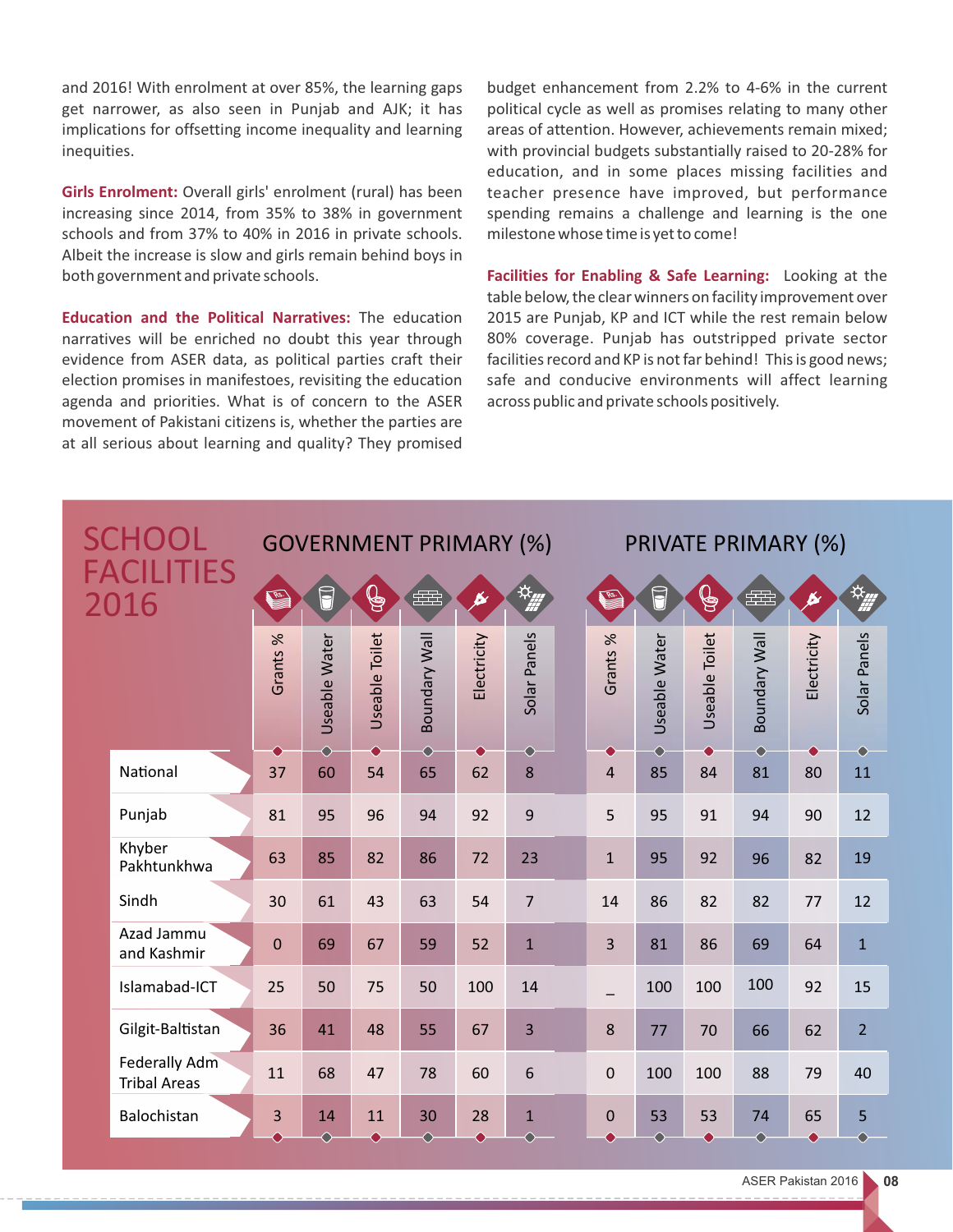| <b>SCHOOL</b>                               |                                        | <b>GOVERNMENT (%)</b>     |                           | PRIVATE (%)                                        |                                     |                                      |  |  |  |
|---------------------------------------------|----------------------------------------|---------------------------|---------------------------|----------------------------------------------------|-------------------------------------|--------------------------------------|--|--|--|
| <b>FACILITIES</b><br>2016                   | SMART<br>BOARDS<br><b>Smart Boards</b> | F<br><b>Computer Labs</b> | 选择<br><b>Solar Panels</b> | SMART<br>BOARD <sup>S</sup><br><b>Smart Boards</b> | <u>n ji</u><br><b>Computer Labs</b> | $\frac{1}{2}$<br><b>Solar Panels</b> |  |  |  |
| National                                    | 24                                     | 33                        | 8                         | 31                                                 | 30                                  | 11                                   |  |  |  |
| Punjab                                      | 40                                     | 59                        | 9                         | 33                                                 | 31                                  | 12                                   |  |  |  |
| Khyber<br>Pakhtunkhwa                       | 19                                     | 27                        | 23                        | 29                                                 | 32                                  | 19                                   |  |  |  |
| Sindh                                       | 20                                     | 11                        | $\overline{7}$            | 33                                                 | 53                                  | 12                                   |  |  |  |
| Azad Jammu<br>and Kashmir                   | $\overline{2}$                         | 20                        | $\mathbf{1}$              | 12                                                 | 18                                  | $\mathbf{1}$                         |  |  |  |
| Islamabad-ICT                               | 100                                    | 67                        | 14                        | 50                                                 | 67                                  | 15                                   |  |  |  |
| Gilgit-Baltistan                            | 23                                     | 27                        | 3                         | 38                                                 | 39                                  | $\overline{2}$                       |  |  |  |
| <b>Federally Adm</b><br><b>Tribal Areas</b> | 9                                      | 11                        | 6                         | 33                                                 | 8                                   | 40                                   |  |  |  |
| Balochistan                                 | 6                                      | $\overline{7}$            | $\mathbf{1}$              | $\mathbf 0$                                        | 21                                  | 5                                    |  |  |  |

**Household Facilities & Practices:** At HH level, data collected on technology used (cell phones, SMS, WhatsApp, computers and laptops), solar panels presence, social safety nets and voter registration brings out some interesting trends that must be factored in during our discussion on learning improvement challenges.

| Household<br><b>Facilities</b>              | Ļ                              | $\begin{pmatrix}$ sms $\end{pmatrix}$ | $\bigodot$                     |                              | $\frac{1}{2}$                 | 邑                             | ₩                              | Π                            |
|---------------------------------------------|--------------------------------|---------------------------------------|--------------------------------|------------------------------|-------------------------------|-------------------------------|--------------------------------|------------------------------|
|                                             | <b>Mobiles</b><br><b>Users</b> | <b>SMS</b><br><b>Users</b>            | <b>WhatApp</b><br><b>Users</b> | <b>Computers</b><br>/Laptops | <b>Solar</b><br><b>Panels</b> | <b>Social</b><br>Safety Nets* | <b>Female</b><br><b>Voters</b> | <b>Male</b><br><b>Voters</b> |
| National                                    | 69                             | 56                                    | 26                             | 17                           | 20                            | 18                            | 89                             | 93                           |
| Punjab                                      | 77                             | 57                                    | 30                             | 20                           | 13                            | 8                             | 89                             | 93                           |
| Khyber<br>Pakhtunkhwa                       | 74                             | 61                                    | 29                             | 24                           | 29                            | 22                            | 90                             | 94                           |
| Sindh                                       | 67                             | 44                                    | 15                             | $\overline{7}$               | 12                            | 23                            | 91                             | 93                           |
| Azad Jammu<br>and Kashmir                   | 88                             | 79                                    | 29                             | 27                           | 5                             | 12                            | 97                             | 97                           |
| Islamabad-ICT                               | 87                             | 87                                    | 46                             | 43                           | 15                            | 3                             | 92                             | 96                           |
| Gilgit-Baltistan                            | 66                             | 74                                    | 22                             | 19                           | 9                             | 18                            | 99                             | 100                          |
| <b>Federally Adm</b><br><b>Tribal Areas</b> | 52                             | 55                                    | 30                             | 21                           | 52                            | 19                            | 82                             | 95                           |
| Balochistan                                 | 56                             | 43                                    | 23                             | 9                            | 23                            | 11                            | 87                             | 89                           |

ASER Pakistan 2016

\*Benazir Income Support Program (BISP), Punjab Social Protection Authority (PSPA)and Akhuwat